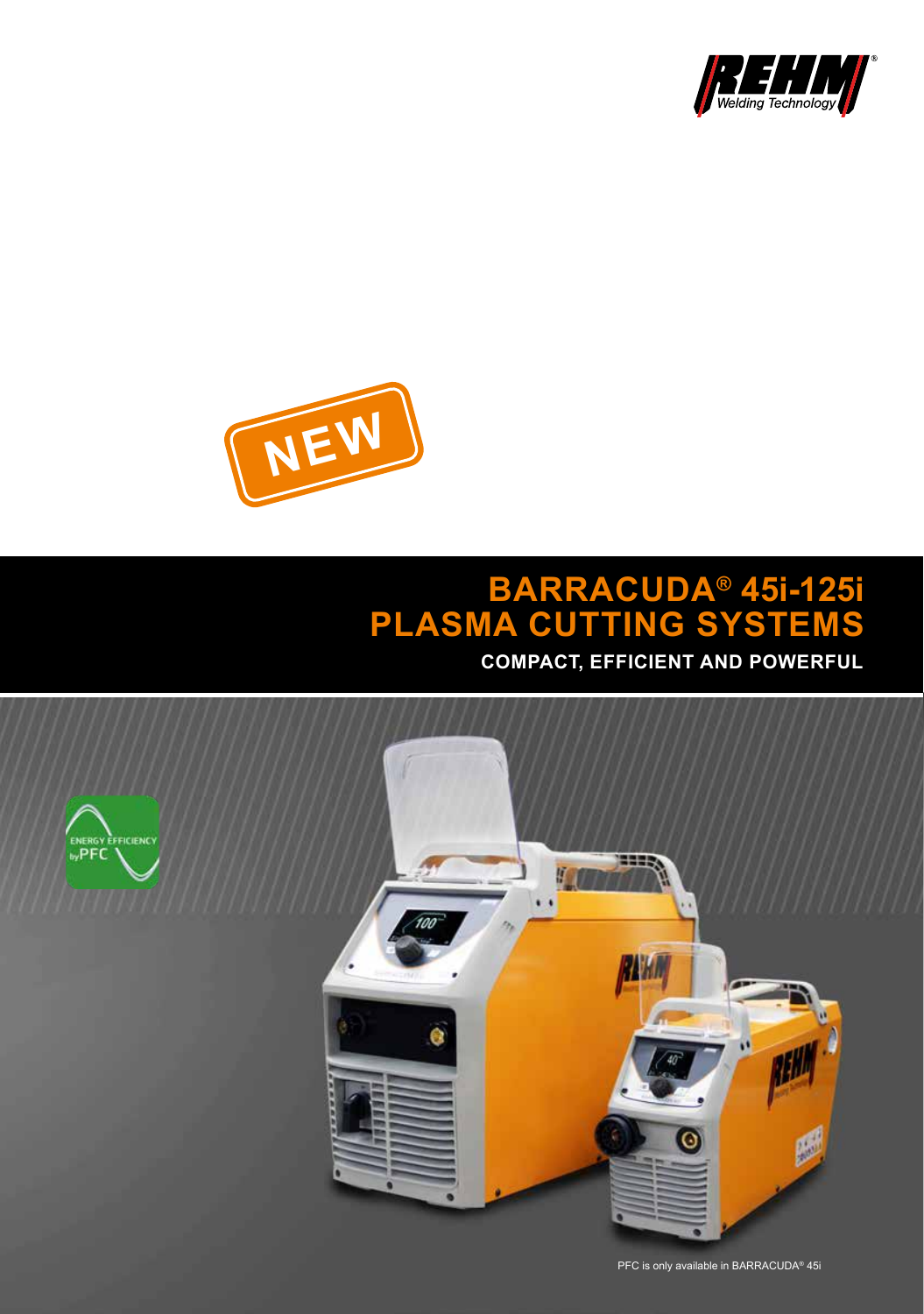## **The new BARRACUDA® goes efficiently and powerfully**  through "thick and thin"

Mobility, maximum efficiency and excellent cutting quality are particular features of the REHM plasma cutting machines.

The new compact BARRACUDA® is available in two sizes and four performance classes.

Large power components and 100% tested quality guarantee the reliability of the BARRACUDA® in the demanding conditions found in industry and craft.

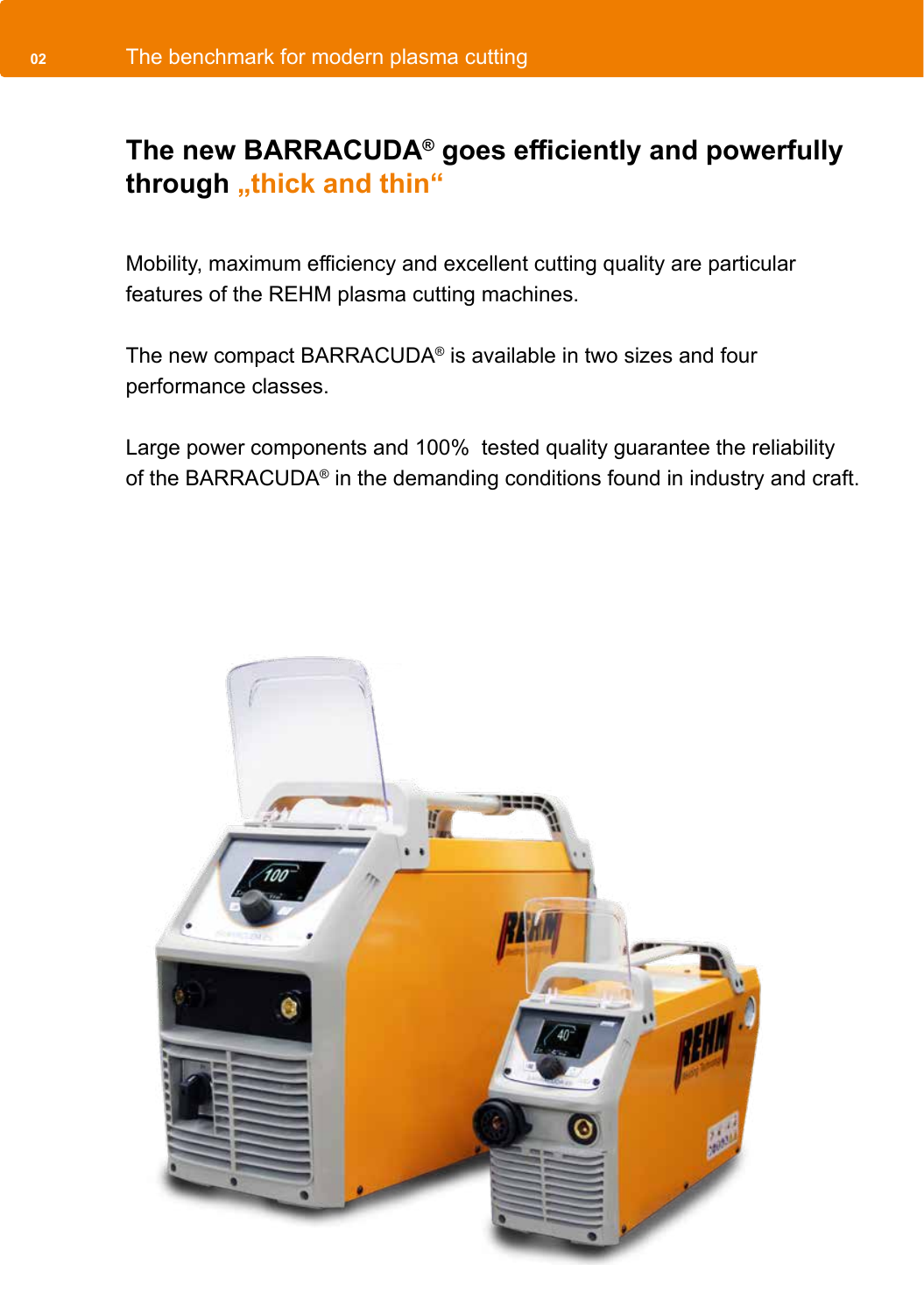

#### **Universally applicable**

■ For unalloyed and high-alloy steels, aluminium, copper, brass, bronze, nickel, non-ferrous metals and all other electrically conductive metals, also with painted surfaces

#### **Optimum cutting quality**

- Achieved by precisely controlled, infinitely adjustable cutting current
- Through optimized plasma cutting torches
- With high power reserves even at the critical end of the cut

#### **Economically**

- Immediate start of cutting, the material can be cut without prior heating
- High cutting speed with the best cutting quality
- No technical gas required, only compressed air

#### **Mobile**

- Suitable for generator use
- Compact construction
- Optimally portable on a stable handle and a lightweight with only 8.1 kg (BARRACUDA® 45i)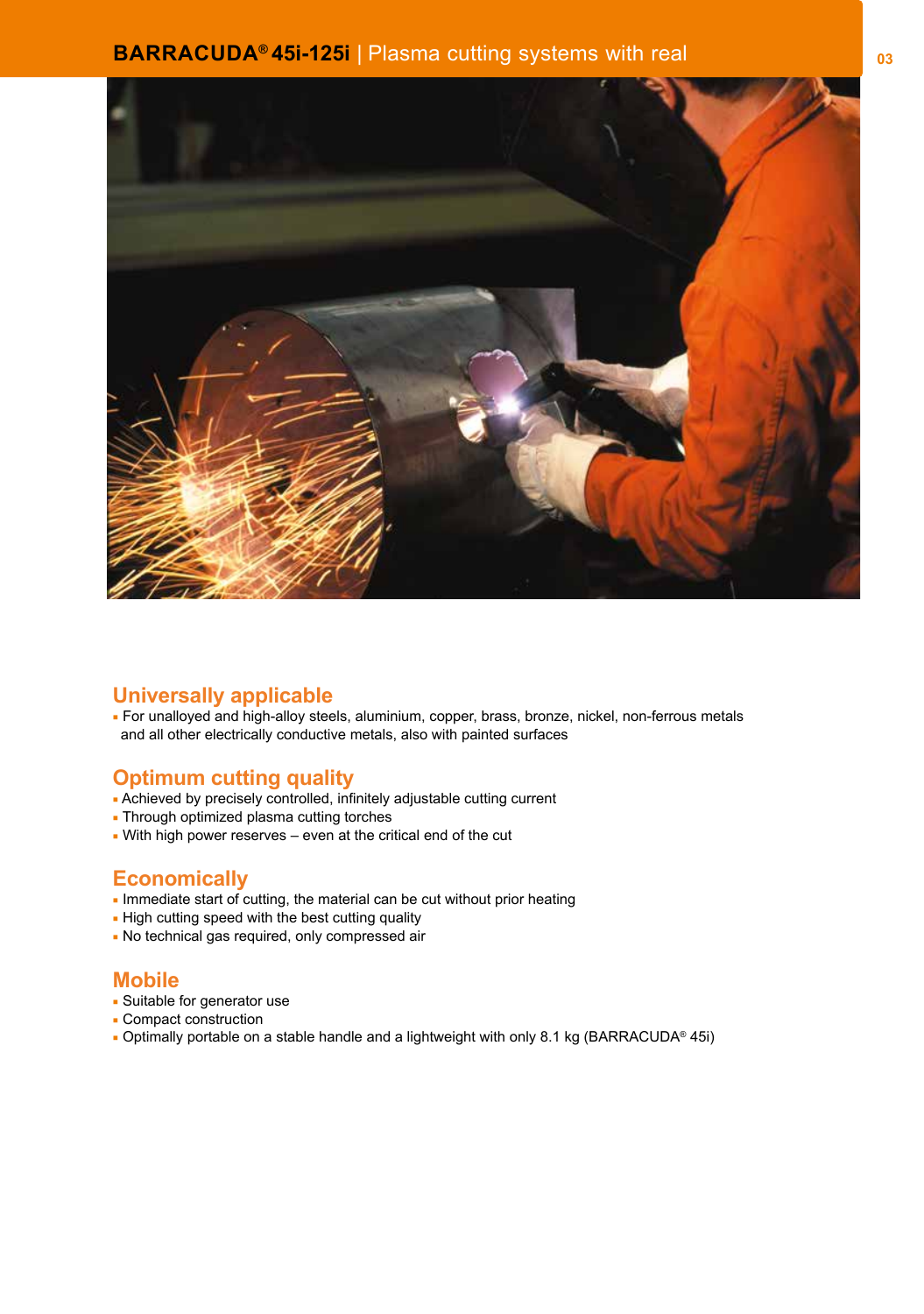### **CONTROL PANEL BARRACUDA® 45i-125i**



### **POWER FACTOR CONTROLLER (PFC)**

### **THE BENCHMARK FOR EFFICIENT WELDING**



- Compliance with the new regulation EU 2019/1784
- Highest energy efficiency
- Worldwide operation
- Clean consumption out of the supply network
- Useable anywhere

**You can find everything you need to know about PFC here:**

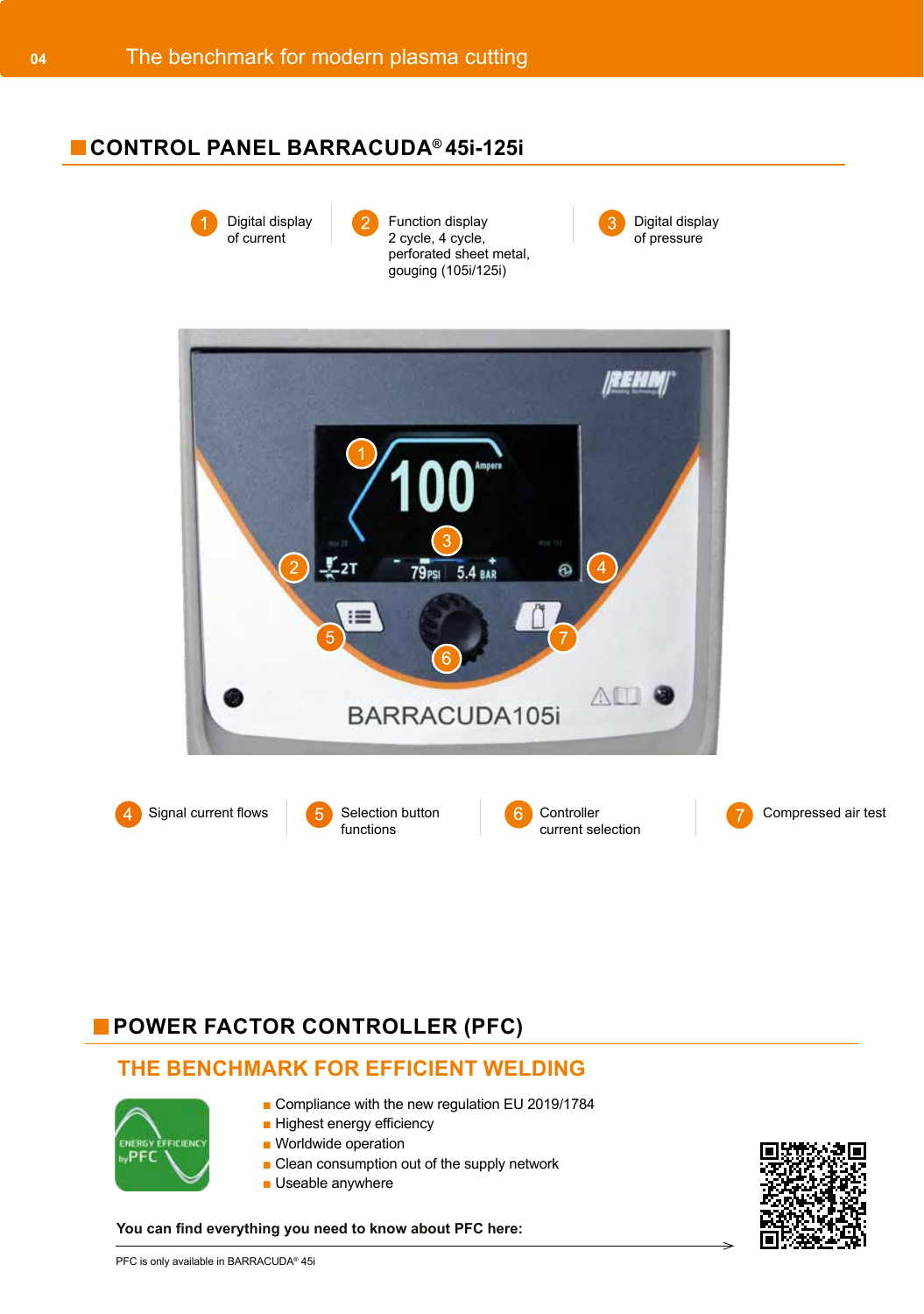### **TECHNICAL DATA**

|                            |           | 45i                                                 | 65i                                                | 105i                                                    | <b>125i</b> |  |
|----------------------------|-----------|-----------------------------------------------------|----------------------------------------------------|---------------------------------------------------------|-------------|--|
| Setting range              | [A]       | 20-40 (20-30*)                                      | 20-65                                              | 20-100                                                  |             |  |
| Duty cycle (ED) at Imax.   | [%]       | $30(35*)$                                           | 90<br>60                                           |                                                         |             |  |
| Fuse                       | [A]       | 16                                                  |                                                    | 32                                                      |             |  |
| Protection type            |           | <b>IP 21S</b>                                       |                                                    |                                                         |             |  |
| Tension at 100% ED         | [V]       | $92(88*)$                                           | 104                                                | 106                                                     | 118         |  |
| Current at 100 % ED        | [A]       | $30(20*)$                                           | 61<br>65                                           |                                                         | 95          |  |
| Power factor               | [cos phi] | 0,99                                                | 0.65<br>0.78                                       |                                                         | 0,7         |  |
| Power consumption at Imax. | [kVA]     | 4,8                                                 | 7,8<br>11                                          |                                                         | 17,5        |  |
| Mains connection           | [V]       | 230 (110*)                                          | 400                                                |                                                         |             |  |
| Mains frequency            | [Hz]      |                                                     | 50/60                                              |                                                         |             |  |
| Required generator power   | [kVA]     | >4,8                                                | >12,5<br>>18,9                                     |                                                         | $>25$       |  |
| Welding cable socket       | [mm]      |                                                     | 13                                                 |                                                         |             |  |
| Weight                     | [kg]      | 8,1                                                 | 26,5                                               | 32,1                                                    | 32,4        |  |
| Dimensions LxWxH           | [mm]      | 490 x 150 x 290                                     | 740 x 260 x 484                                    |                                                         |             |  |
| Item no.                   |           |                                                     |                                                    |                                                         |             |  |
|                            |           | 1610045                                             | 1610065                                            | 1610105                                                 | 1610125     |  |
|                            |           |                                                     |                                                    |                                                         |             |  |
| Included                   |           | Earth cable 4m,<br>torch plasma<br>ErgoCut S65, 6 m | Earth cable 4m,<br>torch plasma<br>PlusCut 85, 6 m | Earth cable 4m, torch plasma<br><b>PlusCut 105, 6 m</b> |             |  |

\*Information applies to operation with 110V mains connection

### **CUTTING THICKNESSES BARRACUDA® 45i-125i**

| Machine/<br><b>Torch</b>              | <b>Unalloyed Steel (Fe)</b> |                 | <b>Aluminium (AI)</b> |                 | <b>Stainless steel (CrNi)</b> |                 |
|---------------------------------------|-----------------------------|-----------------|-----------------------|-----------------|-------------------------------|-----------------|
|                                       | parting cut                 | quality cut     | parting cut           | quality cut     | parting cut                   | quality cut     |
| <b>BARRACUDA® 45i</b><br>ErgoCut S65  | $20 \text{ mm}$             | $15 \text{ mm}$ | $18 \text{ mm}$       | $16 \text{ mm}$ | $20 \text{ mm}$               | $15 \text{ mm}$ |
| <b>BARRACUDA® 65i</b><br>PlusCut 85   | $30 \text{ mm}$             | 25 mm           | $22 \text{ mm}$       | 20 mm           | 30 mm                         | $25 \text{ mm}$ |
| <b>BARRACUDA® 105i</b><br>PlusCut 105 | 45 mm                       | 35 mm           | 36 mm                 | $30 \text{ mm}$ | 45 mm                         | 35 mm           |
| <b>BARRACUDA® 125i</b><br>PlusCut 105 | 50 mm                       | 40 mm           | 40 mm                 | $35 \text{ mm}$ | $50 \text{ mm}$               | 40 mm           |

■ From thin sheet to heavy plate

■ Perforated sheet metal cutting: without interruption, thanks to material-oriented high-speed pilot and cutting current control.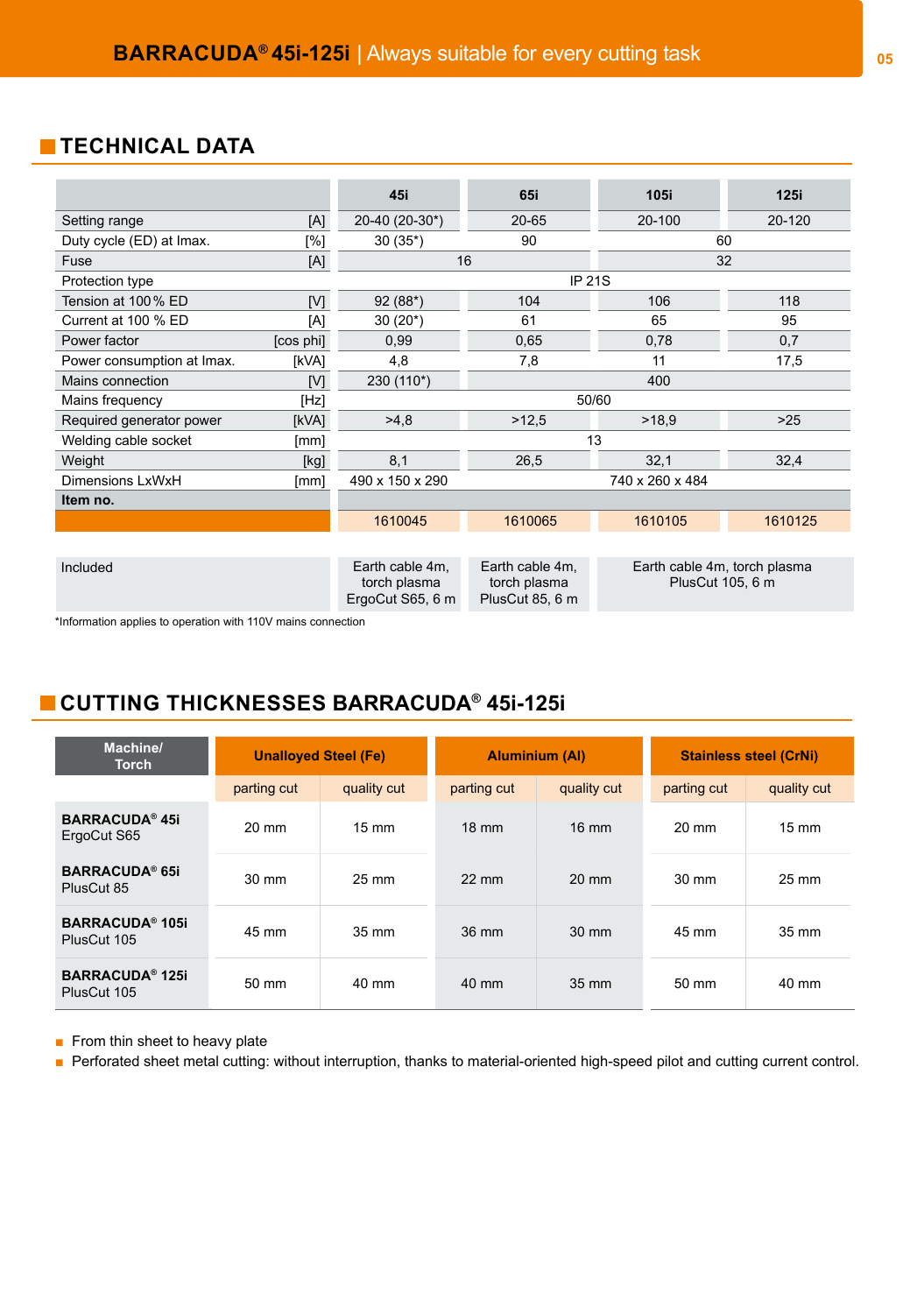### **CONNECTING THE PLASMA TORCHES**

#### **BARRACUDA® 45i**



Euro central connection



### **BARRACUDA® 65i/105i/125i**

**With a projection of 140 mm, the TRAFIMECTOR® is one of the most compact connections on the market and enables the torch to be changed without tools.**

- No tools required
- Can be operated with one hand
- The connection is designed for 160A
- The TRAFIMECTOR<sup>®</sup> is connected with maximum operator safety







Connection of the torch **Disconnect** the torch **Disconnect** the torch







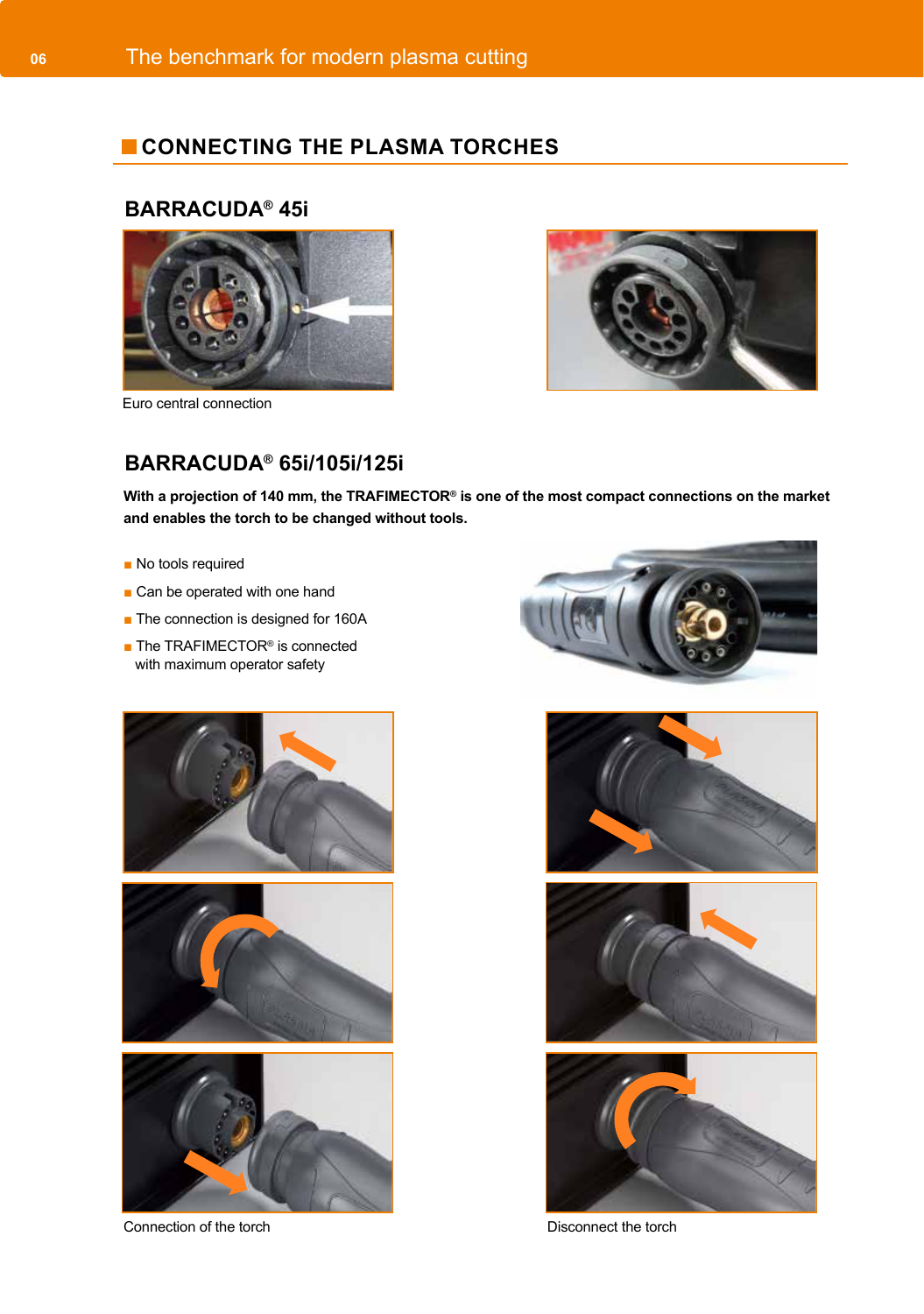### **TORCHES AND ACCESSORIES FOR BARRACUDA® 45i**



| <b>TORCHES</b>                                                                                                                                                                                                                                                | ltem no. |
|---------------------------------------------------------------------------------------------------------------------------------------------------------------------------------------------------------------------------------------------------------------|----------|
| Torch plasma ErgoCut S65 6 m                                                                                                                                                                                                                                  | 7660860  |
| <b>ACCESSORIES</b>                                                                                                                                                                                                                                            | Item no. |
| Wear part kit plasma ErgoCut S65<br>Set consists of<br>1x plasma stand off guide EC S65 25,5 mm<br>1x plasma nozzle EC S65 29,0 mm<br>1x plasma tip EC S65 $\varnothing$ 1,00 60A<br>1x plasma swirl ring EC S65 4,6 mm<br>1x plasma electrode EC S65 24,8 mm | 7766787  |
| Plasma circle cutting kit ErgoCut S65                                                                                                                                                                                                                         | 7766790  |

### **TORCHES AND ACCESSORIES FOR BARRACUDA® 65i**



| TORCHES                                                                                                                                                                                                                           | Item no. |
|-----------------------------------------------------------------------------------------------------------------------------------------------------------------------------------------------------------------------------------|----------|
| Torch plasma PlusCut 85 6 m                                                                                                                                                                                                       | 7660870  |
| Torch plasma PlusCut 85 12 m                                                                                                                                                                                                      | 7660871  |
| <b>ACCESSORIES</b>                                                                                                                                                                                                                | Item no. |
| Wear part kit plasma PlusCut 85<br>Set consists of<br>1x plasma shield PC85 24,4 mm<br>1x plasma nozzle PC85 34,8 mm<br>1x plasma tip PC85 Ø1,35 85A<br>1x plasma swirl ring PC85 23 mm<br>1x plasma electrode PC85/PC105 29,5 mm | 7766754  |
| Plasma circle cutting kit PlusCut 85-105                                                                                                                                                                                          | 7766780  |

### **TORCHES AND ACCESSORIES FOR BARRACUDA® 105i AND 125i**



| <b>TORCHES</b>                                                                                                                                                                                                                                  | Item no. |
|-------------------------------------------------------------------------------------------------------------------------------------------------------------------------------------------------------------------------------------------------|----------|
| Torch plasma PlusCut 105 6 m                                                                                                                                                                                                                    | 7660880  |
| Torch plasma PlusCut 105 12 m                                                                                                                                                                                                                   | 7660881  |
| <b>ACCESSORIES</b>                                                                                                                                                                                                                              | Item no. |
| Wear part kit plasma PlusCut 105<br>Set consists of<br>1x plasma shield PC105 25,0 mm<br>1x plasma nozzle PC105 34,8 mm<br>1x plasma tip PC105 $\varnothing$ 1,50<br>1x plasma swirl ring PC105 23 mm<br>1x plasma electrode PC85/PC105 29,5 mm | 7766755  |
| Plasma circle cutting kit PlusCut 85-105                                                                                                                                                                                                        | 7766780  |